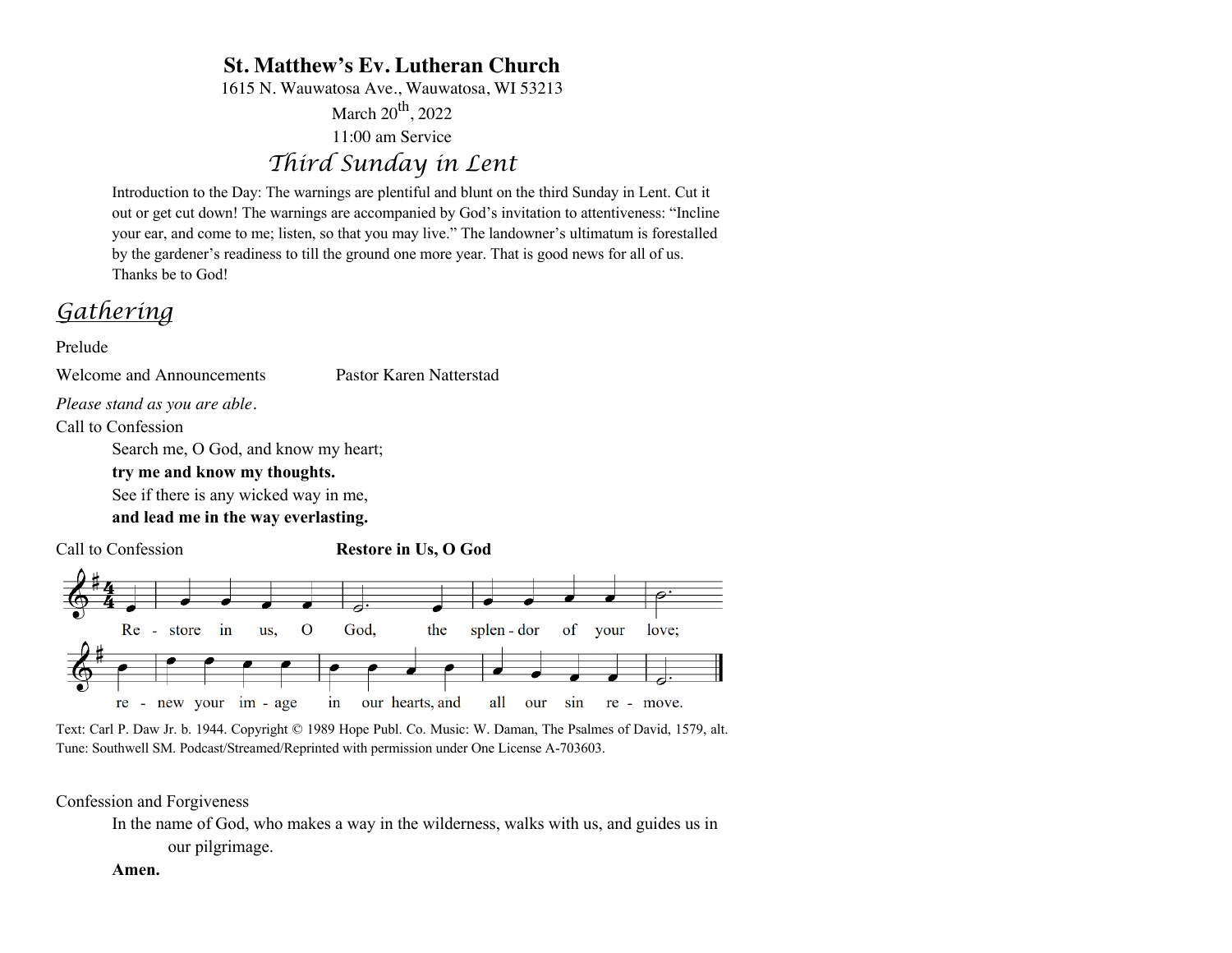Those who think they are standing are warned to take heed, lest they fall.

## **For the Lord is gracious and merciful, slow to anger, and abounding in steadfast love.**

Let us confess our sin in the presence of God and of one another.

*Silence is kept for reflection.*

Gracious God,

**In times of temptation, we forget what you have done for us. You give us everything we need, yet we often remain unsatisfied. You show us the way we are to follow, yet we often continue on the path of self-indulgence and selfcenteredness. Forgive us, we pray. We ask for your direction, your patience, your love, in the name of Jesus Christ, who, in spite of his temptations, was faithful to your saving Word.**

By water and the Holy Spirit, God gives us a new birth, and through the death and resurrection of Jesus Christ, God forgives us all our sins. Almighty God strengthen us in all goodness and keep us in eternal life.

### **Amen.**

### Gathering Song **#327 Through the Night of Doubt and Sorrow**

### Greeting

We gather as we live in the name of the Father, our Creator; the Son, our Redeemer; and the Holy Spirit, our Comforter.

### **Amen.**

Litany for the 3rd Sunday in Lent

Like a gardener, Lord, you are patient with our progress.

**Help us, to grow in the way that you want us to.**

Like a gardener you tend and nourish us.

**Help us, to be replenished by the word in your Scriptures.**

Like a gardener you rejoice when we bear fruit.

**Help us, to bear the fruit that is pleasing to you.**

Help us, O Lord,

**to keep gaining strength from you.**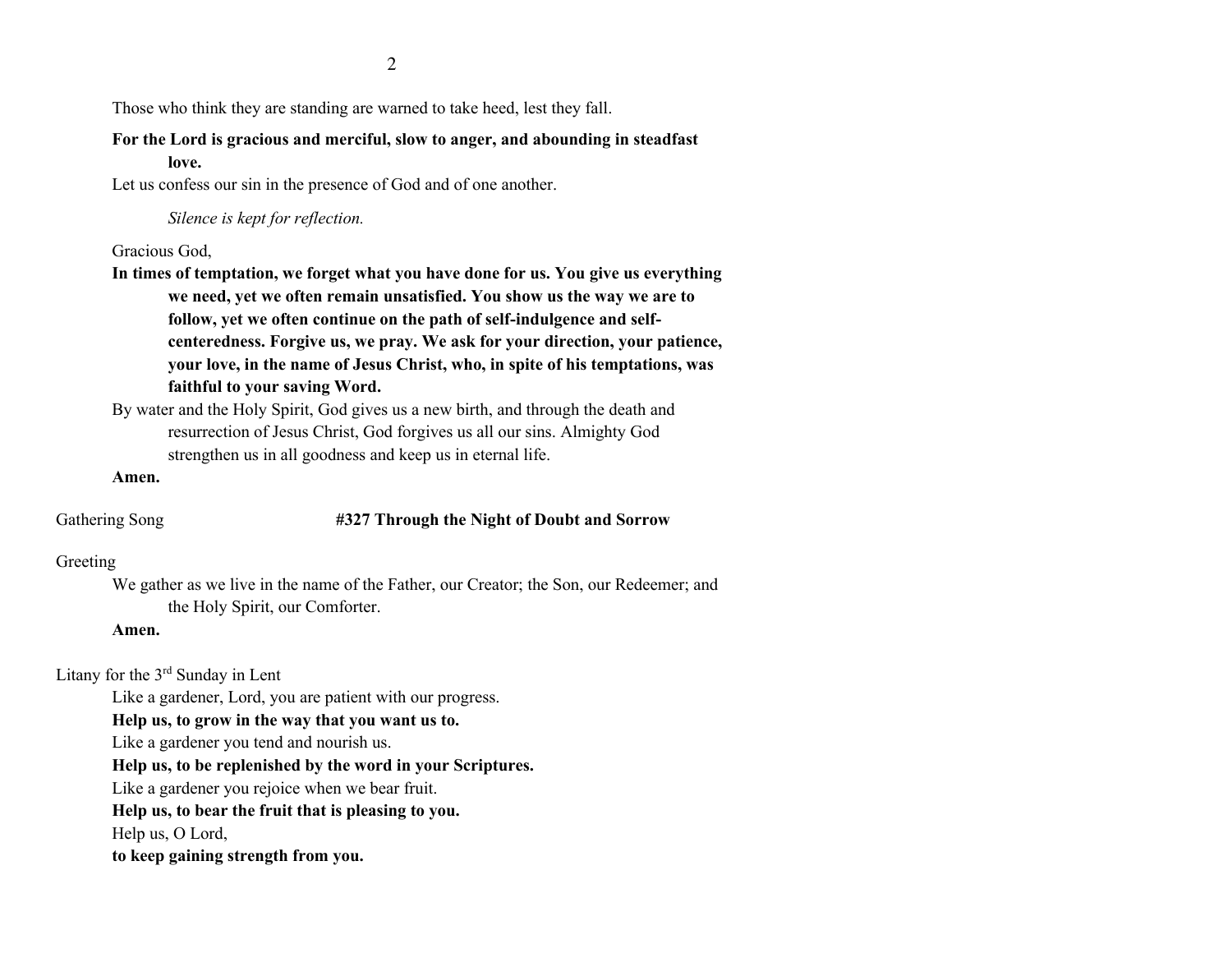### Prayer of the Day

Eternal God, your kingdom has broken into our troubled world through the life, death, and resurrection of your Son. Help us to hear your word and obey it and bring your saving love to fruition in our lives, through Jesus Christ, our Savior and Lord, who lives and reigns with you and the Holy Spirit, one God, now and forever.

### **Amen.**

*Please be seated.*

# *Word*

### First Reading Isaiah 55:1-9

*To those who have experienced long years in exile, the return to their homeland is a celebration of abundant life. God calls them into an everlasting covenant of love. Those who return to God will enjoy new life and forgiveness, because God's ways are not our ways.*

Word of God, word of life. **Thanks be to God.**

Psalm Psalm 63:1-8

*O God, eagerly I seek you; my soul thirsts for you. (Ps. 63:1)*

O God, you are my God; eagerly I seek you; my soul thirsts for you, my flesh faints for you, as in a dry and weary land where there is no water.

### **Therefore, I have gazed upon you in your holy place, that I might behold your power and your glory.**

For your steadfast love is better than life itself; my lips shall give you praise.

### **So will I bless you as long as I live and lift up my hands in your name.**

My spirit is content, as with the richest of foods, and my mouth praises you with joyful lips.

**when I remember you upon my bed and meditate on you in the night watches.**  For you have been my helper, and under the shadow of your wings I will rejoice. **My whole being clings to you; your right hand holds me fast.**

Second Reading Luke 13:1-9

Word of God, word of life. **Thanks be to God.**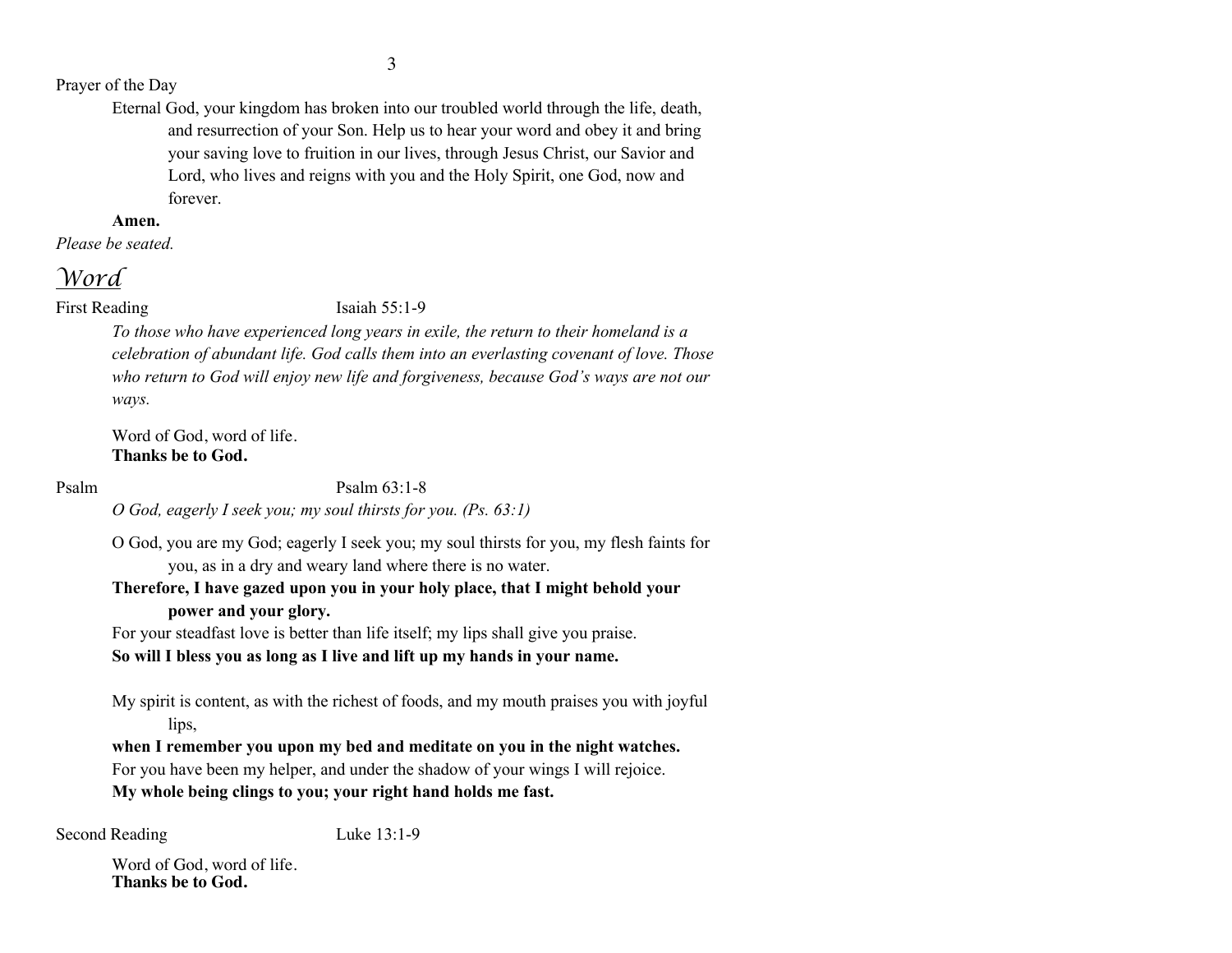4

*Please stand as you are able.*

Gospel Acclamation **p. 189 Let Your Steadfast Love Come to Us**

Gospel (Sermon Text) Luke 10:25-37

*Jesus is challenged to explain what is involved in obeying the greatest commandment. He tells a parable rich in surprises: those expected to show pity display hard hearts while the lowly give and receive unexpected and lavish mercy.*

The holy gospel according to Luke, the  $10^{th}$  chapter. **Glory to you, O Lord.**

The Gospel of the Lord for you this day. **Praise to you, O Christ.**

*Please be seated.*

Sermon Pastor Karen Natterstad

*Please stand as you are able.*

Hymn of the Day **O God of Mercy, God of Light** (Stanzas 1, 3-5)

*(Prayer Cards will be collected during the Hymn of the Day)*

| 1.    | O                            | God       | of                   | mer            |              |       | God_                                  |           | of light,   | $\operatorname{in}$ | love   | and       |
|-------|------------------------------|-----------|----------------------|----------------|--------------|-------|---------------------------------------|-----------|-------------|---------------------|--------|-----------|
|       |                              |           |                      |                |              | cy,   |                                       |           |             |                     |        |           |
| 3.    | Teach                        | <b>us</b> | the                  | les            |              | son,  | Je<br>L,                              |           | sus taught: | to                  | feel   | for       |
| 4.    | For                          | all       | are                  | kin            |              | dred, | far                                   |           | and wide,   | since               | $Je -$ | sus       |
| 5.    | $\ln$                        | sick      | ness,<br>$\sim$      | sor            |              | row,  | $want$ <sub>. <math>\_\_</math></sub> |           | or care,    | may                 | we_    | each      |
|       |                              |           |                      |                |              |       |                                       |           |             |                     |        |           |
|       |                              |           |                      |                |              |       |                                       |           |             |                     |        |           |
|       |                              |           |                      |                |              |       |                                       |           |             |                     |        |           |
|       |                              |           |                      |                |              |       |                                       |           |             |                     |        |           |
|       |                              |           |                      |                |              |       |                                       |           |             |                     |        |           |
| mer   |                              | cy        | in                   |                | $fi$ - nite, |       | teach                                 | us,       |             | as                  | ev     | er        |
|       |                              |           |                      |                |              |       |                                       |           |             |                     |        |           |
| those |                              | his       | blood                |                | has bought,  |       | that                                  | ev        |             | 'ry                 | deed   | and       |
|       | Christ                       | for       | all                  |                | has died;    |       | grant_                                | <b>us</b> |             | the                 | will,  | and       |
|       | oth<br>$\sim$                | er's      | bur                  | $\blacksquare$ | dens share;  |       | may                                   | we,       |             | where               | help_  | <i>is</i> |
|       |                              |           |                      |                |              |       |                                       |           |             |                     |        |           |
|       |                              |           |                      |                |              |       |                                       |           |             |                     |        |           |
|       |                              |           |                      |                |              |       |                                       |           |             |                     |        |           |
|       |                              |           |                      |                |              |       |                                       |           |             | ♂                   |        |           |
|       |                              |           |                      |                |              |       |                                       |           |             |                     |        |           |
| 1n    | your                         |           | $sight$ <sub>-</sub> | to             | live         | our   | lives                                 | in        |             | you,                | 1n     | $you$ .   |
|       | and                          |           | thought $\_\$ may    |                |              |       | work                                  |           | for         |                     |        |           |
| word  |                              |           |                      |                | work         | a     |                                       |           |             | you,                | for    | you.      |
| grace | pro                          | $\sim$    | $vide, \_\_$         | to             | love         | them  | all                                   | in        |             | you,                | in     | you.      |
|       | need<br>ed<br>$\blacksquare$ |           | there give           |                | help         | as    | though $\_\_$                         | to        |             | you,                | to     | $you$ .   |
|       |                              |           |                      |                |              |       |                                       |           |             |                     |        |           |

Text: Godfrey Thring, 1823-1903, alt. Copyright © 2006 Augsburg Fortress. Podcast/Streamed/Reprinted with permission under One License A-703603. Music: William B. Bradbury, 1816-1868. Tune: Woodworth, LM.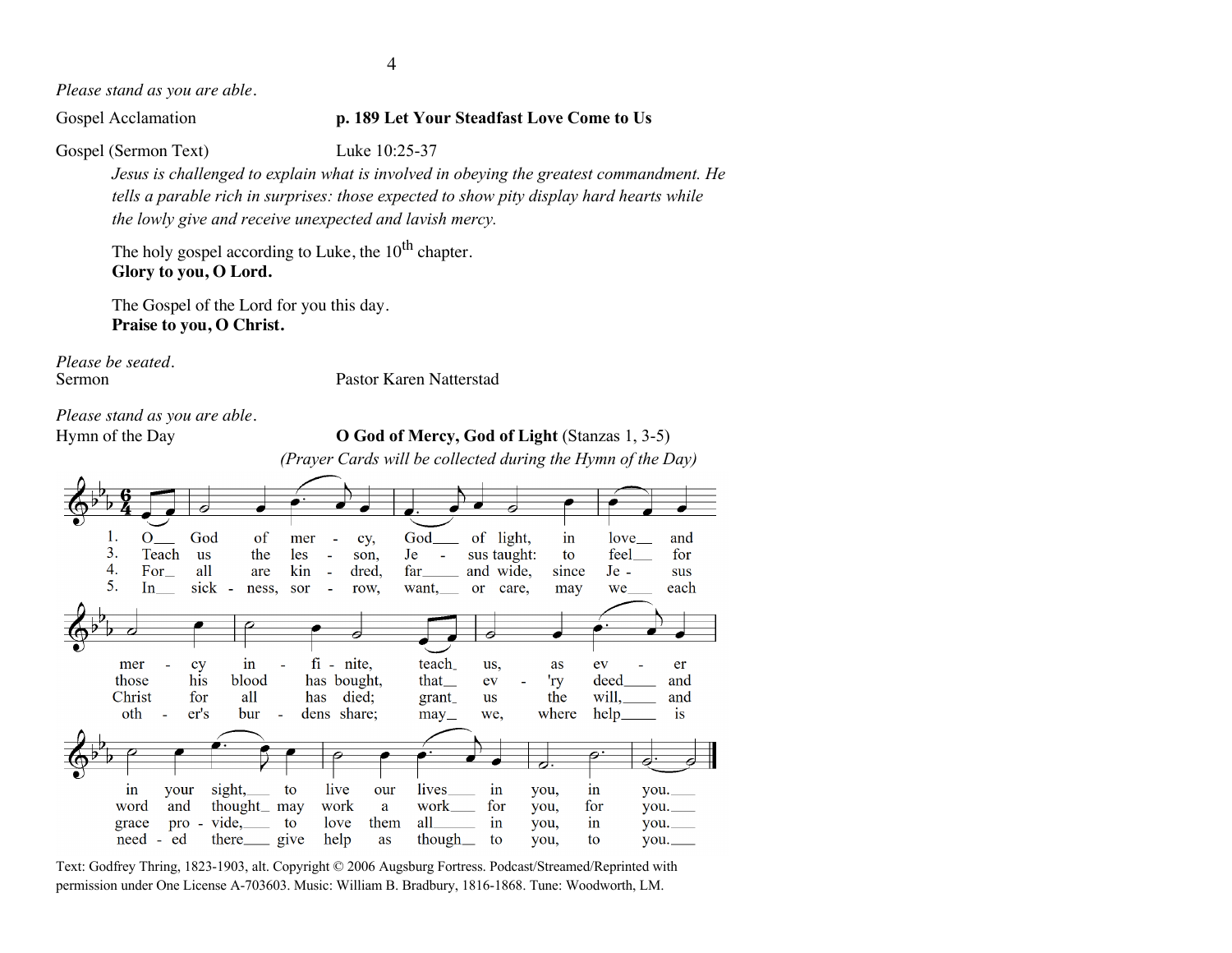Profession of Faith Apostles' Creed

**I believe in God, the Father almighty, creator of heaven and earth.** 

**I believe in Jesus Christ, God's only Son, our Lord, who was conceived by the Holy Spirit, born of the virgin Mary, suffered under Pontius Pilate, was crucified, died, and was buried; he descended to the dead.** 

**On the third day he rose again; he ascended into heaven, he is seated at the right hand of the Father, and he will come to judge the living and the dead.** 

**I believe in the Holy Spirit, the holy catholic Church, the communion of saints, the forgiveness of sins, the resurrection of the body, and the life everlasting.** 

**Amen.**

Prayers of Intercession

Drawn close to the heart of God, we offer these prayers for the church, the world, and all who are in need.



Text & Music: Paul Andress, b. 1956. Text & Music Copyright © 2006 Augsburg Fortress. Podcast/Streamed/Reprinted with permission under One License A-703603.

> …Merciful God. **Receive our prayer.**

Accept the prayers we bring, O God, on behalf of a world in need, for the sake of Jesus Christ.

### **Amen.**

Sharing the Peace of Christ

May the peace of the Lord be with you always.

### **And also with you.**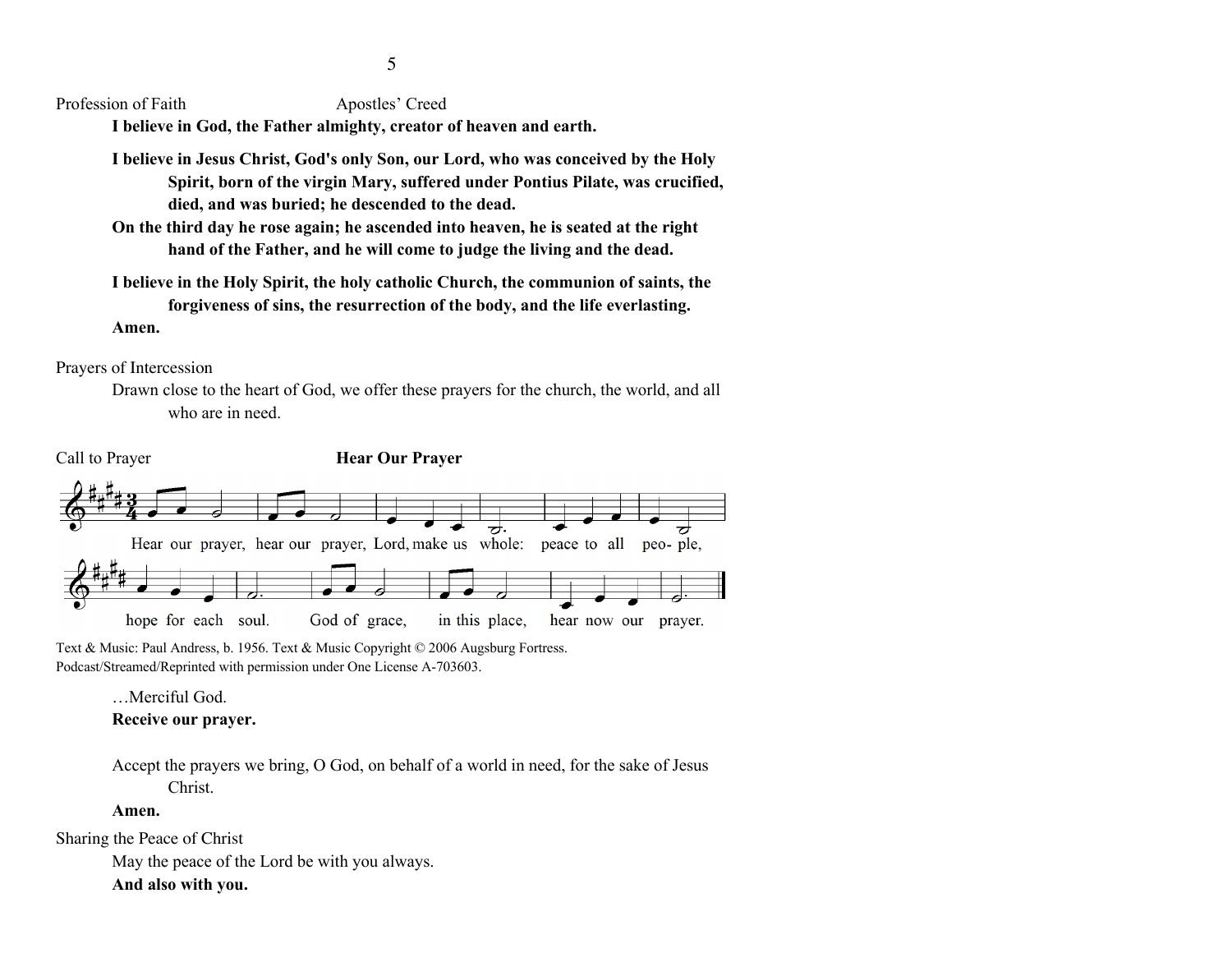*Please be seated.*

## *Meal*

Musical Offering *Come to the Water* by John Foley, arr. Jack Schrader

*Please stand as you are able.*



Tune: Erhalt Uns, Herr LM. Music: J. Klug, Geistliche Lieder, 1543. Text: Arden Mead. Copyright: © 1999 Creative Communications. All rights reserved. Used with permission.

the

 $fore$ 

O

 $S_{\Omega}$ 

**Be** 

Offertory Prayer

gifts

flows new

 $in$ 

wine

hand.

Dear God, you have planted us and tended to us. No amount of good can repay what you have freely offered. Accept from us these gifts, this fruit, our offering to you. Use it to nourish the world. Through Jesus Christ our Lord.

from Christ's death flow gifts

cross

t.

of Christ we

di

ä,

vine

stand.

### **Amen.**

Eucharistic Prayer

Lord's Prayer

Gathered into one by the Holy Spirit, let us pray as Jesus taught us. **Our Father in heaven, hallowed be your name, your kingdom come, your will be done, on earth as in heaven. Give us today our daily bread. Forgive us our sins as we forgive those who sin against us. Save us from the time of trial and deliver us from evil. For the kingdom, the power, and the glory are yours, now and forever. Amen.**

Senior Choir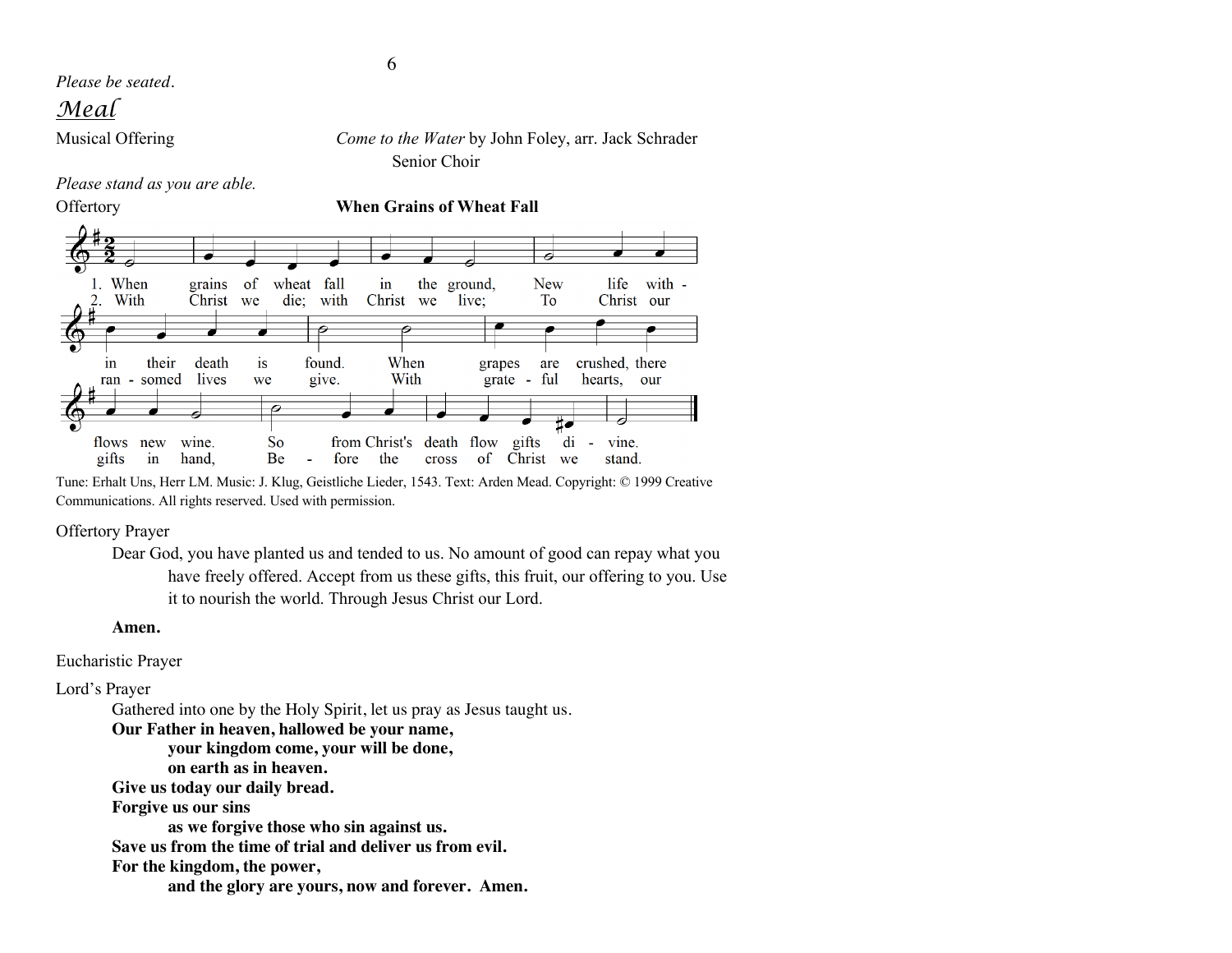## *First Communion*

We celebrate with Sebastian Steinberg, Jacob Livingston, Carter and Ella Mathis their First Communion today.

Today this community of faith rejoices because Sunday is the day Christ arose from the dead. Once again Jesus calls us to join him for a meal. We celebrate with those who today, join in sharing of the Lord's Meal—Holy Communion.

## **We welcome you to the Table for the Sacrament of Holy Communion. We thank God for your lives. We pray that you will find joy and strength in this meal. Be with us, O God, as we receive these gifts.**

### Invitation to Communion

Behold the Lamb of God who takes away the sin of the world. Happy are those who are called to his supper.

### **Lord, I am not worthy to receive you, but only say the word and I shall be healed.**



Text: Traditional liturgical text. Music: Marty Haugen, Now the Feast and Celebration, Copyright: © 1990 GIA Publ. Inc. Podcast/Streamed/Reprinted with permission under One License A-703603.

### *Please be seated.* **Lamb of God**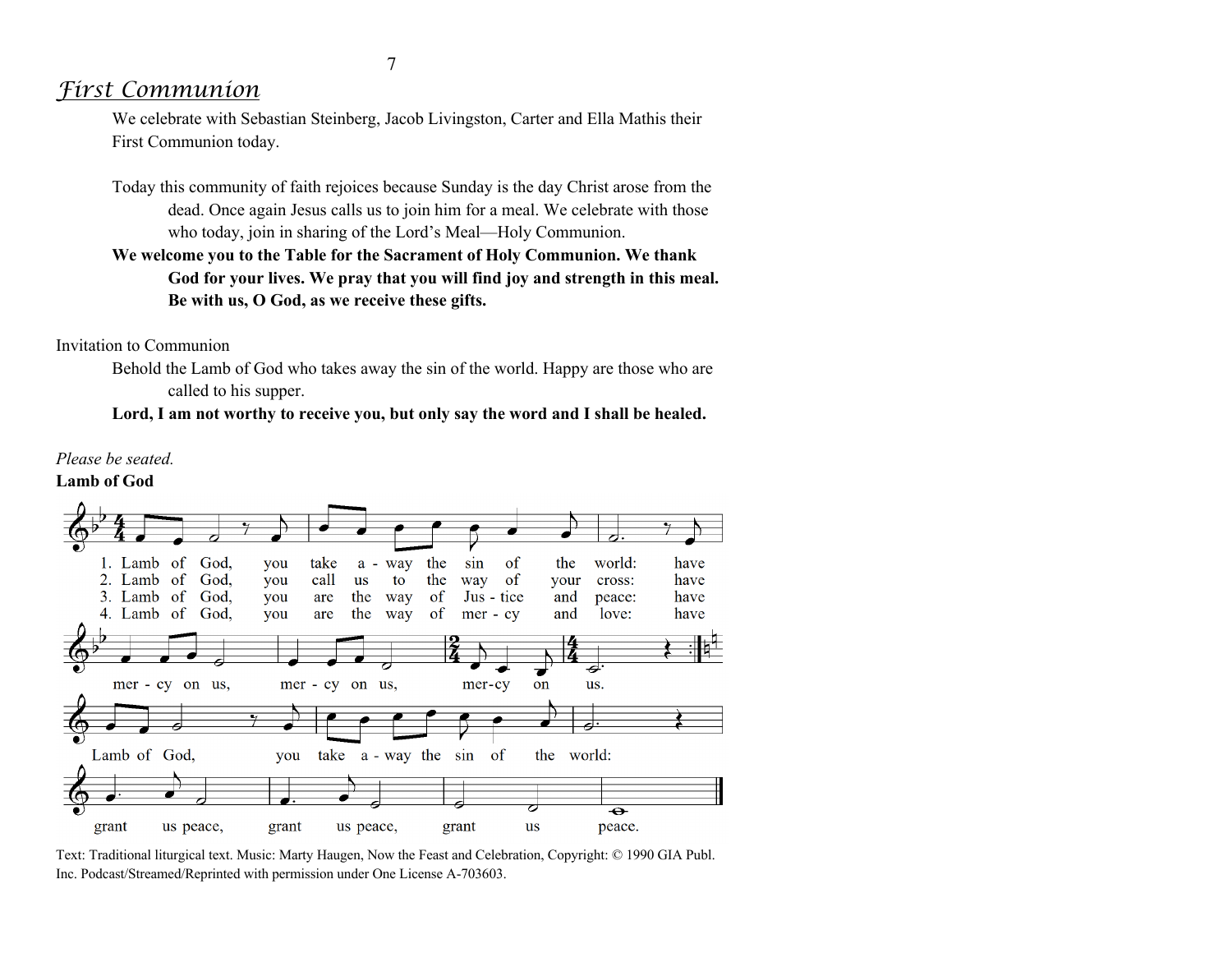Communion Anthem *Draw Us in the Spirit's Tether* [ELW 470] - Senior Choir Communion Hymn **#468 Around You, O Lord Jesus**

*Please stand as you are able.*

Communion Response

May the body and blood of our Lord Jesus Christ strengthen you and keep you in his love and grace.

**Amen.**

Prayer after Communion

Lord Jesus Christ, our Gardener, you have nourished us that we might grow. You have loosened our roots from the bondage of sin. Now send your Spirit upon us. Help us to grow, that we might bear good fruit for you. We bless you now and evermore.

**Amen.**

# *Sending*

### Blessing

The blessing of God's eternal love, the courage to follow the way of the cross, and the guidance of the Spirit in the desert places of our world, be among us. The Father, Son and Holy Spirit, bless and preserve us both now and forever.

**Amen.**